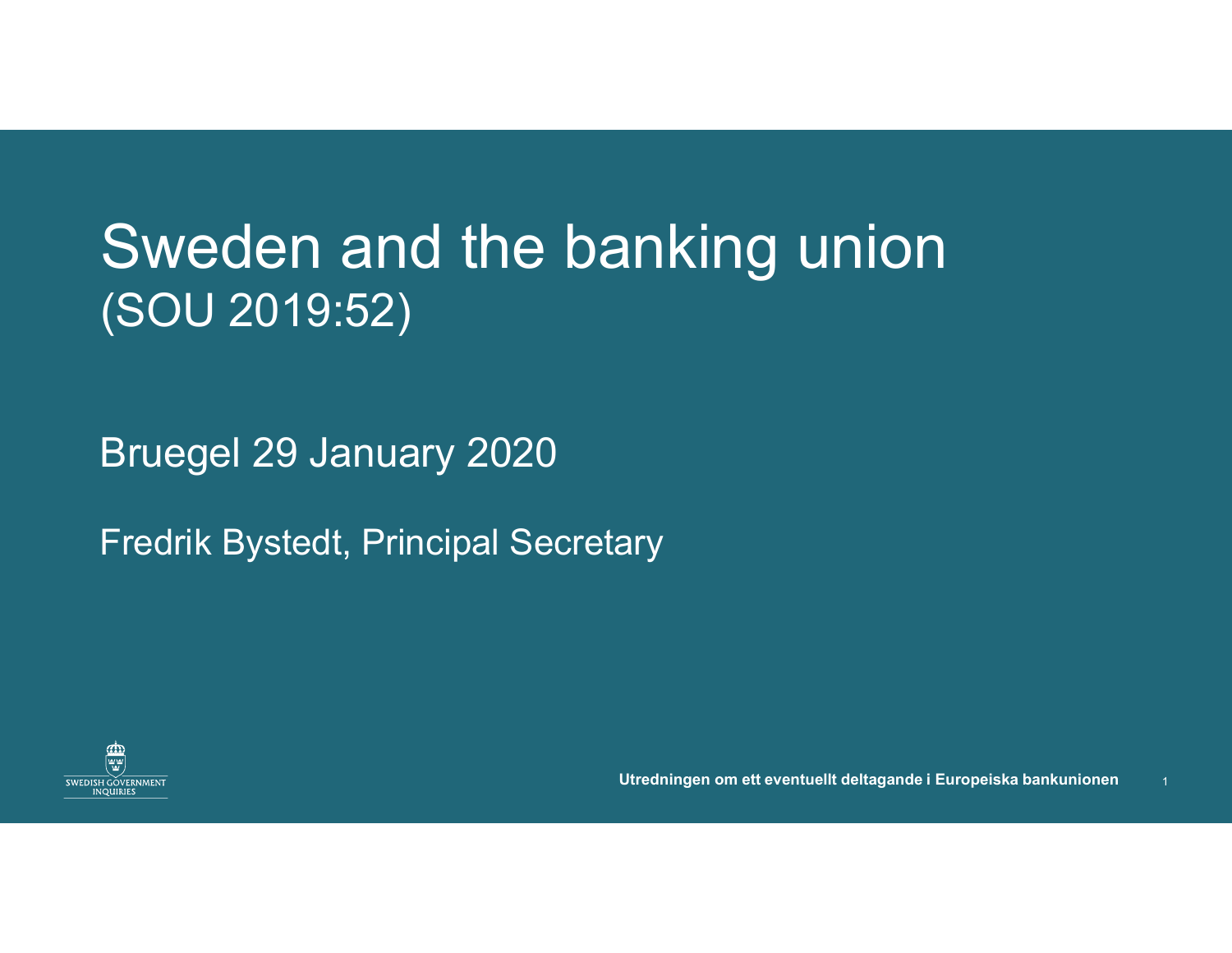### The Inquiry and its remit

- The Inquiry and its remit<br>• Prepare new legislation and deliberate upon<br>• complex policy issues (since 1922!).<br>• Inquiry's remit adopted December 2017. complex policy issues (since 1922!). The Inquiry and its remit<br>• Prepare new legislation and deliberate upon<br>complex policy issues (since 1922!)<br>• Inquiry's remit adopted December 2017.<br>• Comprehensive analysis of potential participatio<br>• Assessing pros and c The Inquiry and its remit<br>• Prepare new legislation and deliberate upon<br>complex policy issues (since 1922!).<br>• Inquiry's remit adopted December 2017.<br>• Comprehensive analysis of potential participation.<br>• Assessing pros an The Inquiry and its remit<br>• Prepare new legislation and deliberate upon<br>complex policy issues (since 1922!).<br>• Inquiry's remit adopted December 2017.<br>• Comprehensive analysis of potential participation<br>• Assessing pros and
- 
- 
- 
- The Inquiry and its remit<br>• Prepare new legislation and deliberate upon<br>complex policy issues (since 1922!).<br>• Inquiry's remit adopted December 2017.<br>• Comprehensive analysis of potential participation.<br>• Assessing pros an equivalent terms? • Prepare new legislation and deliberate upon<br>
complex policy issues (since 1922!).<br>
• Inquiry's remit adopted December 2017.<br>
• Comprehensive analysis of potential participation.<br>
• Assessing pros and cons as well as risk mber 2017.<br>otential participation.<br>well as risks.<br>rency: Participation on<br>ive recommendations.<br>Wutredningen om ett eventuellt deltagande i Europeiska bankunionen 22
- 

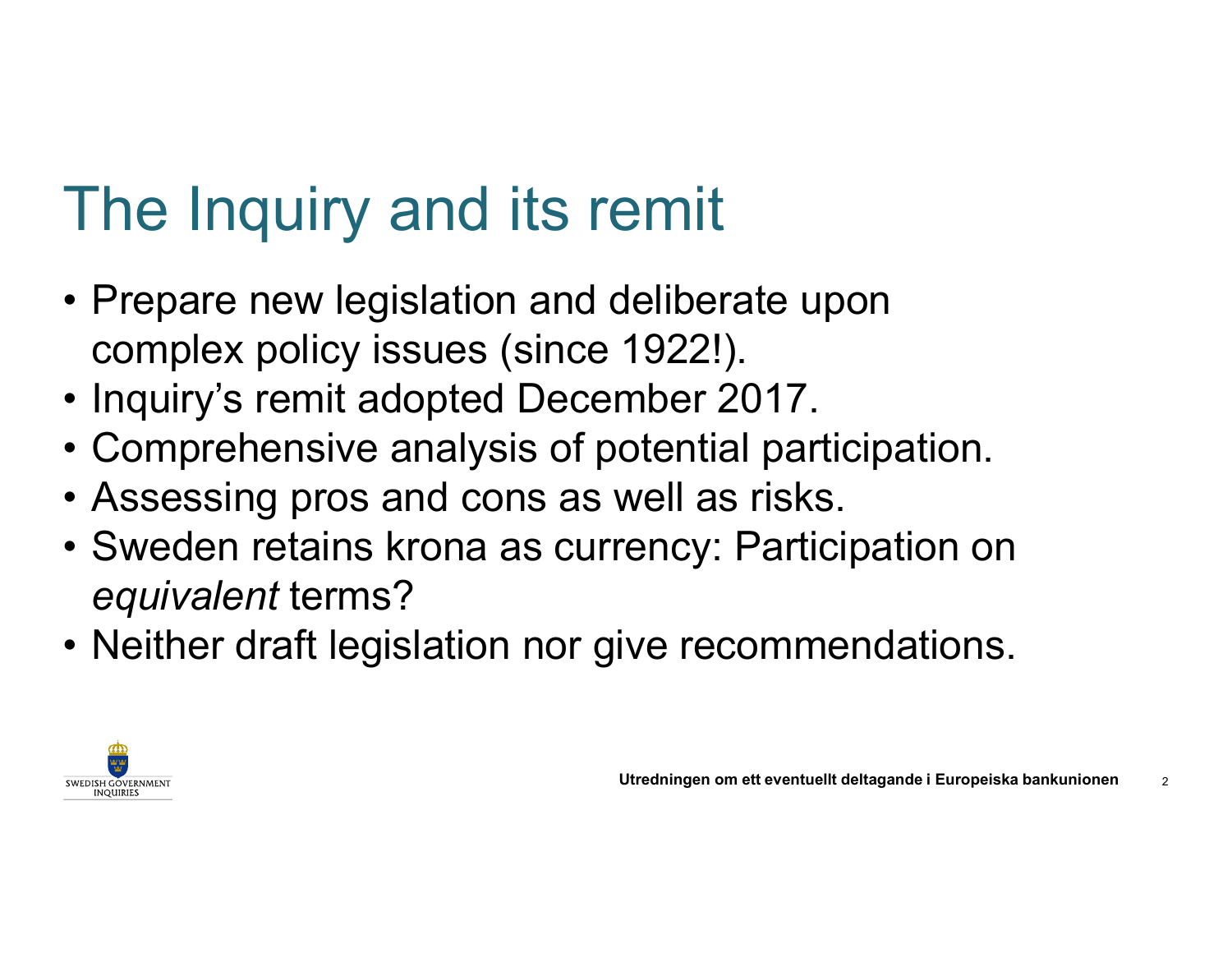## Points of assessment<br>• Good supervision and effective management of failing banks<br>• Financial stability in Sweden;<br>• Swedish financial markets; **Points of assessment**<br>• Good supervision and effective manage<br>• Financial stability in Sweden;<br>• Swedish financial markets;<br>• Swedish banks' competitiveness **Points of assessmer**<br>• Good supervision and effective man<br>• Financial stability in Sweden;<br>• Swedish financial markets;<br>• Division of responsibility between na **Points of assessment<br>• Good supervision and effective management of f<br>• Financial stability in Sweden;<br>• Swedish financial markets;<br>• Swedish banks' competitiveness<br>• Division of responsibility between national and E<br>• EU** • Cood supervision and effective management of failing banks<br>• Financial stability in Sweden;<br>• Swedish financial markets;<br>• Swedish banks' competitiveness<br>• Division of responsibility between national and EU-level;<br>• EU's • Good supervision and effective management of failing banks<br>• Financial stability in Sweden;<br>• Swedish financial markets;<br>• Swedish banks' competitiveness<br>• Division of responsibility between national and EU-level;<br>• EU's **Points of assessment**<br>• Good supervision and effective management of failing banks<br>• Financial stability in Sweden;<br>• Swedish financial markets;<br>• Swedish banks' competitiveness<br>• Division of responsibility between nation Points of assessment

- Good supervision and effective management of failing banks<br>• Financial stability in Sweden;<br>• Swedish financial markets;<br>• Swedish banks' competitiveness<br>• Division of responsibility between national and EU-level;<br>• EU's
- 
- 
- 
- Good supervision and effective managemen<br>• Financial stability in Sweden;<br>• Swedish financial markets;<br>• Swedish banks' competitiveness<br>• Division of responsibility between national ar<br>• EU's economic policy cooperation
- 
- 
- 
- 

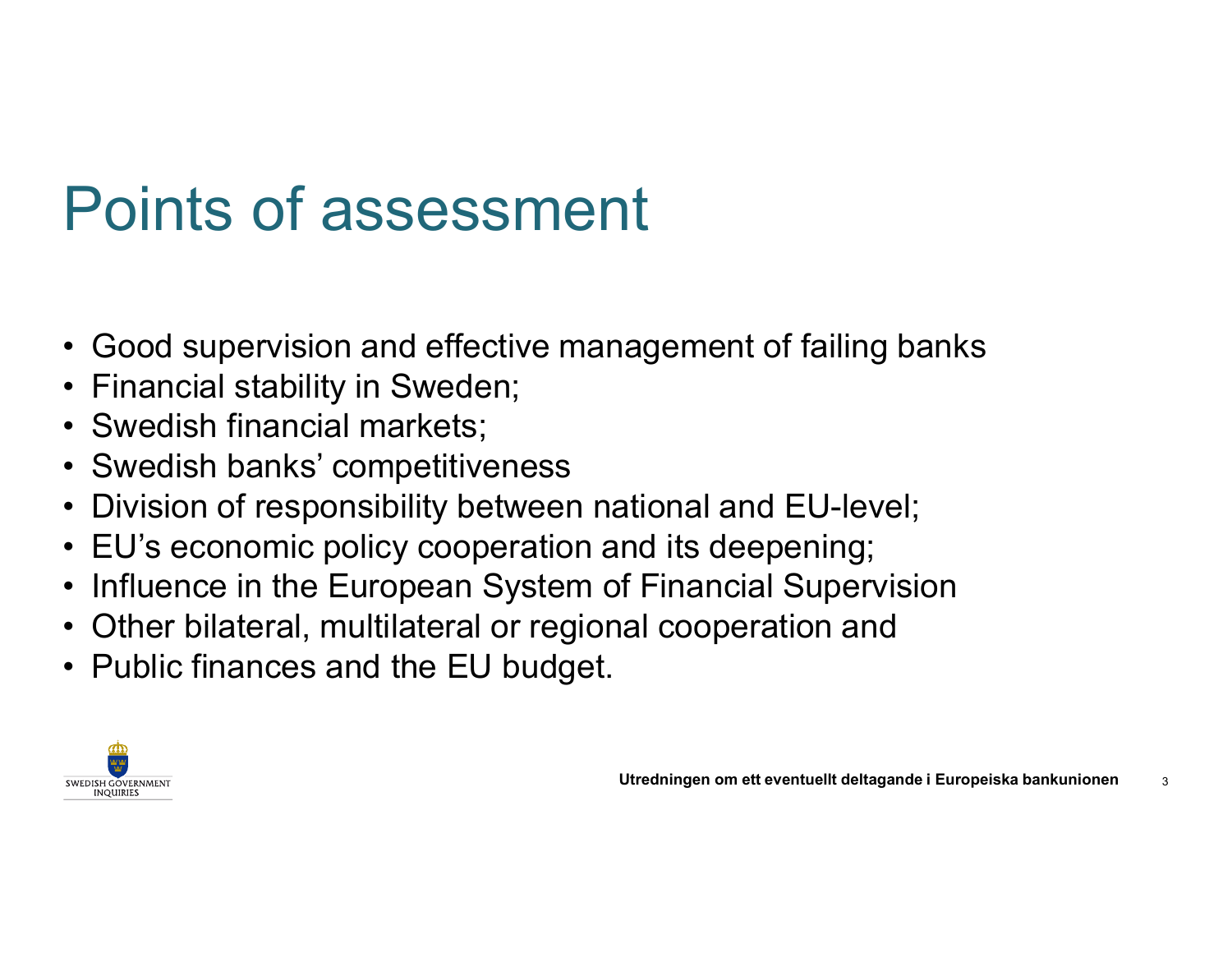## The Inquiry's experts<br>• Ewa Andersen, CEO, Ass. of Swedish Savings Banks<br>• Bo Becker, Professor of Finance, Stockholm School of Economics<br>• Erik Eldhagen, Director, Ministry of Finance The Inquiry's experts<br>• Ewa Andersen, CEO, Ass. of Swedish Savings Banks<br>• Bo Becker, Professor of Finance, Stockholm School of Economics<br>• Erik Eldhagen, Director, Ministry of Finance<br>• Johan Hansing, Chief Economist, Swe The Inquiry's experts<br>• Ewa Andersen, CEO, Ass. of Swedish Savings Banks<br>• Bo Becker, Professor of Finance, Stockholm School of Econom<br>• Erik Eldhagen, Director, Ministry of Finance<br>• Johan Hansing, Chief Economist, Swedis The Inquiry's experts<br>• Ewa Andersen, CEO, Ass. of Swedish Savings Banks<br>• Bo Becker, Professor of Finance, Stockholm School of Economics<br>• Erik Eldhagen, Director, Ministry of Finance<br>• Johan Hansing, Chief Economist, Swe The Inquiry's experts<br>• Ewa Andersen, CEO, Ass. of Swedish Savings Banks<br>• Bo Becker, Professor of Finance, Stockholm School of Economics<br>• Erik Eldhagen, Director, Ministry of Finance<br>• Johan Hansing, Chief Economist, Swe The Inquiry's experts<br>• Ewa Andersen, CEO, Ass. of Swedish Savings Banks<br>• Bo Becker, Professor of Finance, Stockholm School of Econom<br>• Erik Eldhagen, Director, Ministry of Finance<br>• Johan Hansing, Chief Economist, Swedis The Inquiry's experts<br>• Ewa Andersen, CEO, Ass. of Swedish Savings Banks<br>• Bo Becker, Professor of Finance, Stockholm School of Economics<br>• Erik Eldhagen, Director, Ministry of Finance<br>• Johan Hansing, Chief Economist, Swe The Inquiry's experts

- 
- 
- 
- 
- 
- 
- Ewa Andersen, CEO, Ass. of Swedish Savings Banks<br>• Bo Becker, Professor of Finance, Stockholm School of Economic<br>• Erik Eldhagen, Director, Ministry of Finance<br>• Johan Hansing, Chief Economist, Swedish Bankers' Ass.<br>• Da
- 
- 
- The Inquiry's experts<br>
 Ewa Andersen, CEO, Ass. of Swedish Savings Banks<br>
 Bo Becker, Professor of Finance, Stockholm School of Economics<br>
 Erik Eldhagen, Director, Ministry of Finance<br>
 Johan Hansing, Chief Economist, • Lena Andersen, CEO, Ass. of Swedish Savings Banks<br>• Bo Becker, Professor of Finance, Stockholm School of Economics<br>• Erik Eldhagen, Director, Ministry of Finance<br>• Johan Hansing, Chief Economist, Swedish Bankers' Ass.<br>• • Ewa Andersen, CEO, Ass. of Swedish Savings Banks<br>• Bo Becker, Professor of Finance, Stockholm School of Economics<br>• Erik Eldhagen, Director, Ministry of Finance<br>• Johan Hansing, Chief Economist, Swedish Bankers' Ass.<br>• D
- 

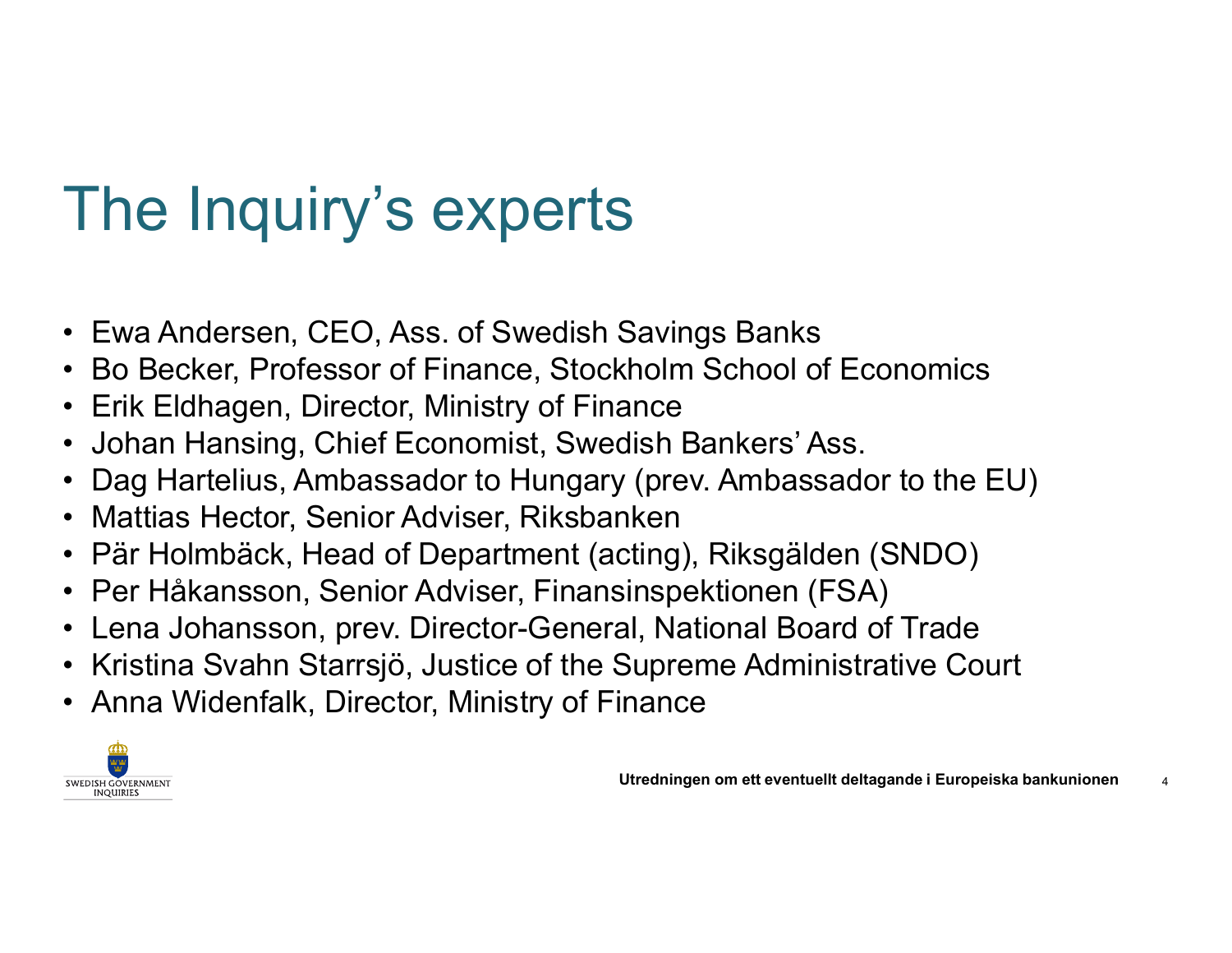### Commissioned reports

- Commissioned reports<br>• Beck, T. (2019). "Better In or Better Out: Weighing<br>Sweden's Options Vis-à-vis the Banking Union." Sieps<br>2019:2. Sweden's Options Vis-à-vis the Banking Union." Sieps 2019:2. Commissioned reports<br>• Beck, T. (2019). "Better In or Better Out: Weighing<br>Sweden's Options Vis-à-vis the Banking Union." Sieps<br>2019:2.<br>• Ritleng, D. (2019). "What if non-euro countries join the<br>banking union? The ECB's po
- banking union? The ECB's power over non-euro Commissioned reports<br>
Beck, T. (2019). "Better In or Better Out: Weighi<br>
Sweden's Options Vis-à-vis the Banking Union.'<br>
2019:2.<br>
Ritleng, D. (2019). "What if non-euro countries j<br>
banking union? The ECB's power over non-e • Beck, T. (2019). "Better In or Better Out: Weighing<br>
• Beck, T. (2019). "Better In or Better Out: Weighing<br>
2019:2.<br>
• Ritleng, D. (2019). "What if non-euro countries join the<br>
banking union? The ECB's power over non-eur Beck, T. (2019). "Better In or Better Out: Weighing<br>Sweden's Options Vis-à-vis the Banking Union." Sieps<br>2019:2.<br>Ritleng, D. (2019). "What if non-euro countries join the<br>banking union? The ECB's power over non-euro<br>countri
- 

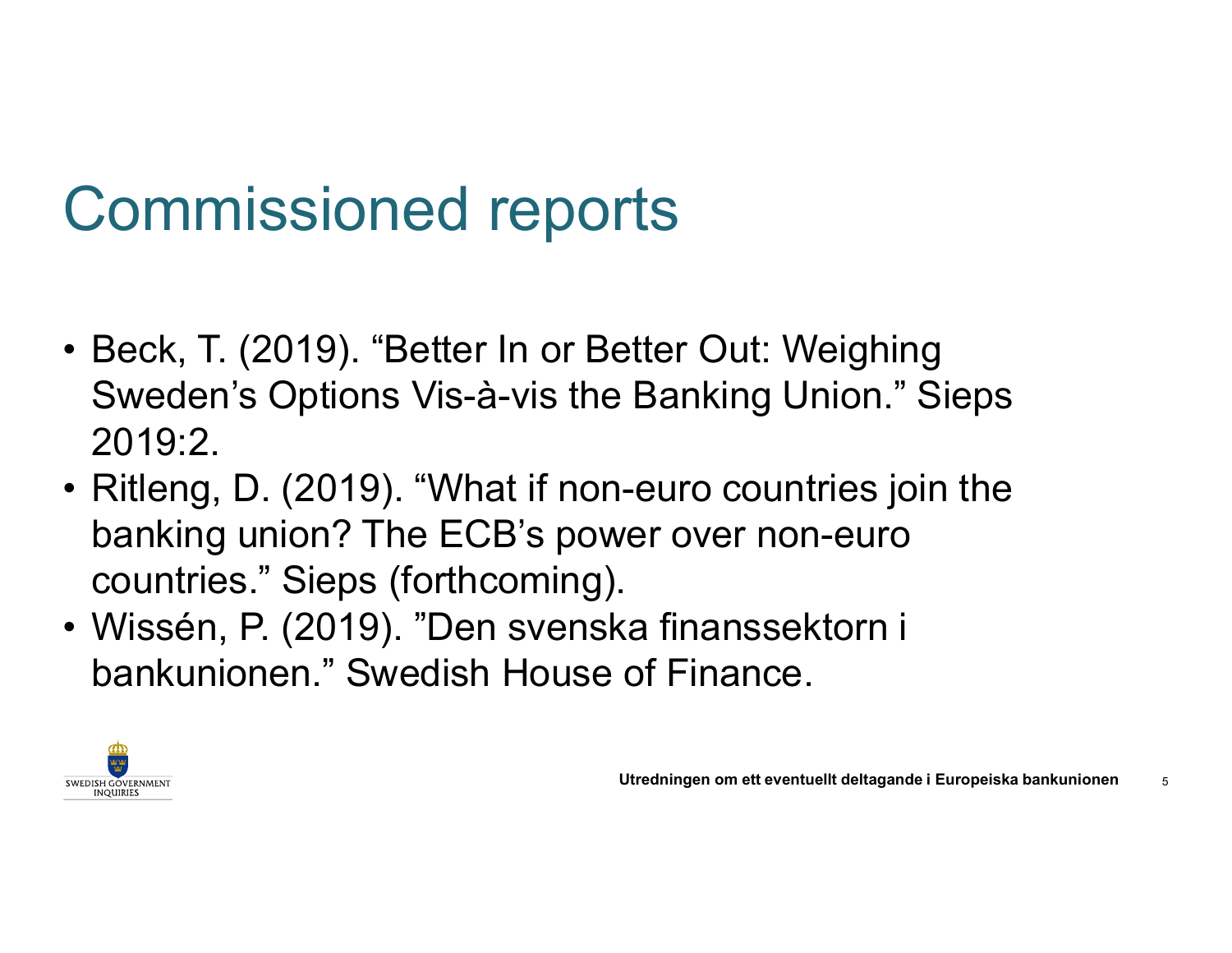### Preconditions for participation

- 
- **Preconditions for participa**<br>• No constitutional impediments.<br>• *Equa*l terms in all decision-making but<br>the ECB governing council. • Equal terms in all decision-making but for the ECB governing council. **Preconditions for participation**<br>• No constitutional impediments.<br>• *Equa*l terms in all decision-making but for<br>the ECB governing council.<br>• Safeguards for participating NEAMS:<br>- Object to draft decision from Supervisory Preconditions for participation<br>No constitutional impediments.<br>*Equa*l terms in all decision-making but for<br>the ECB governing council.<br>Safeguards for participating NEAMS:<br>- Object to draft decision from Supervisory Board<br>-Preconditions for pal<br>No constitutional impediment<br>*Equa*l terms in all decision-mar<br>the ECB governing council.<br>Safeguards for participating N<br>- Object to draft decision from Supervis<br>- Object to GC's objection<br>- Leave >3 Tecol fultions for particular<br>No constitutional impediment<br>Equal terms in all decision-maine<br>ECB governing council.<br>Safeguards for participating N<br>- Object to draft decision from Supervis<br>- Object to GC's objection<br>- Leave • No constitutional impediments.<br>
• *Equal* terms in all decision-mak<br>
the ECB governing council.<br>
• Safeguards for participating NE<br>
– Object to draft decision from Supervisory<br>
– Object to GC's objection<br>
– Leave >3 yrs<br> • No constitutional impediments.<br>
• Equal terms in all decision-making but for<br>
the ECB governing council.<br>
• Safeguards for participating NEAMS:<br>
– Object to draft decision from Supervisory Board<br>
– Object to GC's objecti
- -
	-
	-
- 
- 

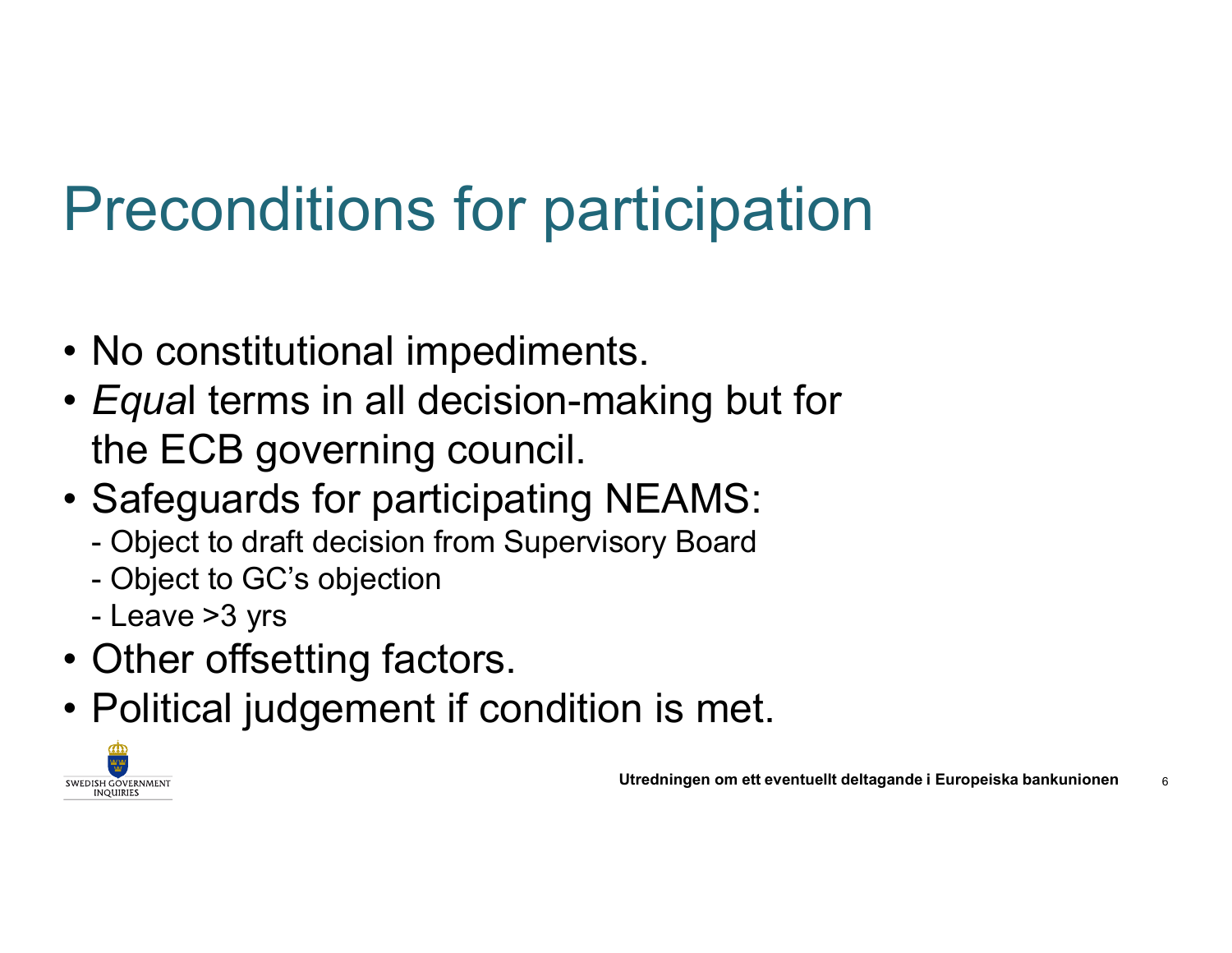### Supervision and resolution

- 
- **Supervision and resc**<br>• Single rulebook for EU27.<br>• More flexibility (e.g. P2 requiremeroutside but ongoing harmonisation Supervision and resolution<br>• Single rulebook for EU27.<br>• More flexibility (e.g. P2 requirements, MREL, macro pru)<br>• Access to larger resources and benefit from economies of outside but ongoing harmonisation of rules and methods.
- Supervision and resolution<br>• Single rulebook for EU27.<br>• More flexibility (e.g. P2 requirements, MREL, macro pru)<br>• outside but ongoing harmonisation of rules and methods.<br>• Access to larger resources and benefit from econ scale (e.g. new methods, benchmarking). Supervision and resolution<br>• Single rulebook for EU27.<br>• More flexibility (e.g. P2 requirements, MREL, macro pru)<br>outside but ongoing harmonisation of rules and methods.<br>• Access to larger resources and benefit from econom Supervision and resolution<br>
• Single rulebook for EU27.<br>
• More flexibility (e.g. P2 requirements, MREL, macro pru)<br>
outside but ongoing harmonisation of rules and methods.<br>
• Access to larger resources and benefit from ec • Single rulebook for EU27.<br>• More flexibility (e.g. P2 requirements, MREL, macro pru)<br>outside but ongoing harmonisation of rules and methods.<br>• Access to larger resources and benefit from economies of<br>scale (e.g. new meth
- 
- country-specific risks (in the transition)?
- banks.

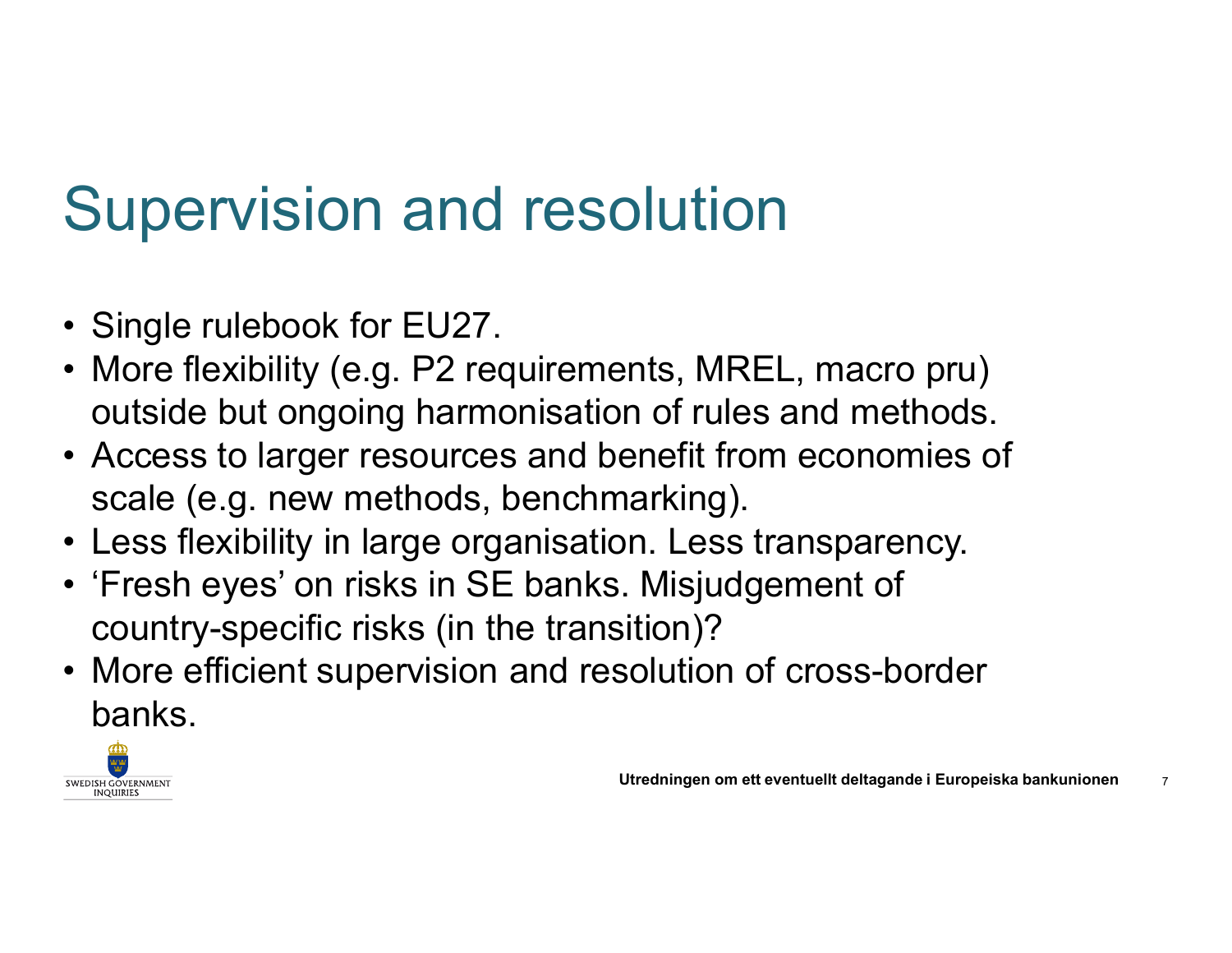### Safety-net issues

- 
- Safety-net issues<br>• Access to (much) larger resolution fund.<br>• Safety net could be more tightly knit outside in a 9 Safety-net issues<br>• Access to (much) larger resolution fund.<br>• Safety net could be more tightly knit outside in a<br>• Common deposit insurance of lesser systemic crisis. Safety-net issues<br>• Access to (much) larger resolution fund.<br>• Safety net could be more tightly knit outside<br>• Sommon deposit insurance of lesser<br>• Mo direct impact on the Riksbank's • Access to (much) larger resolution fund.<br>• Safety net could be more tightly knit outside in<br>systemic crisis.<br>• Common deposit insurance of lesser<br>importance.<br>• No direct impact on the Riksbank's<br>role/mandate but ECB will
- importance.
- role/mandate but ECB will have the info.

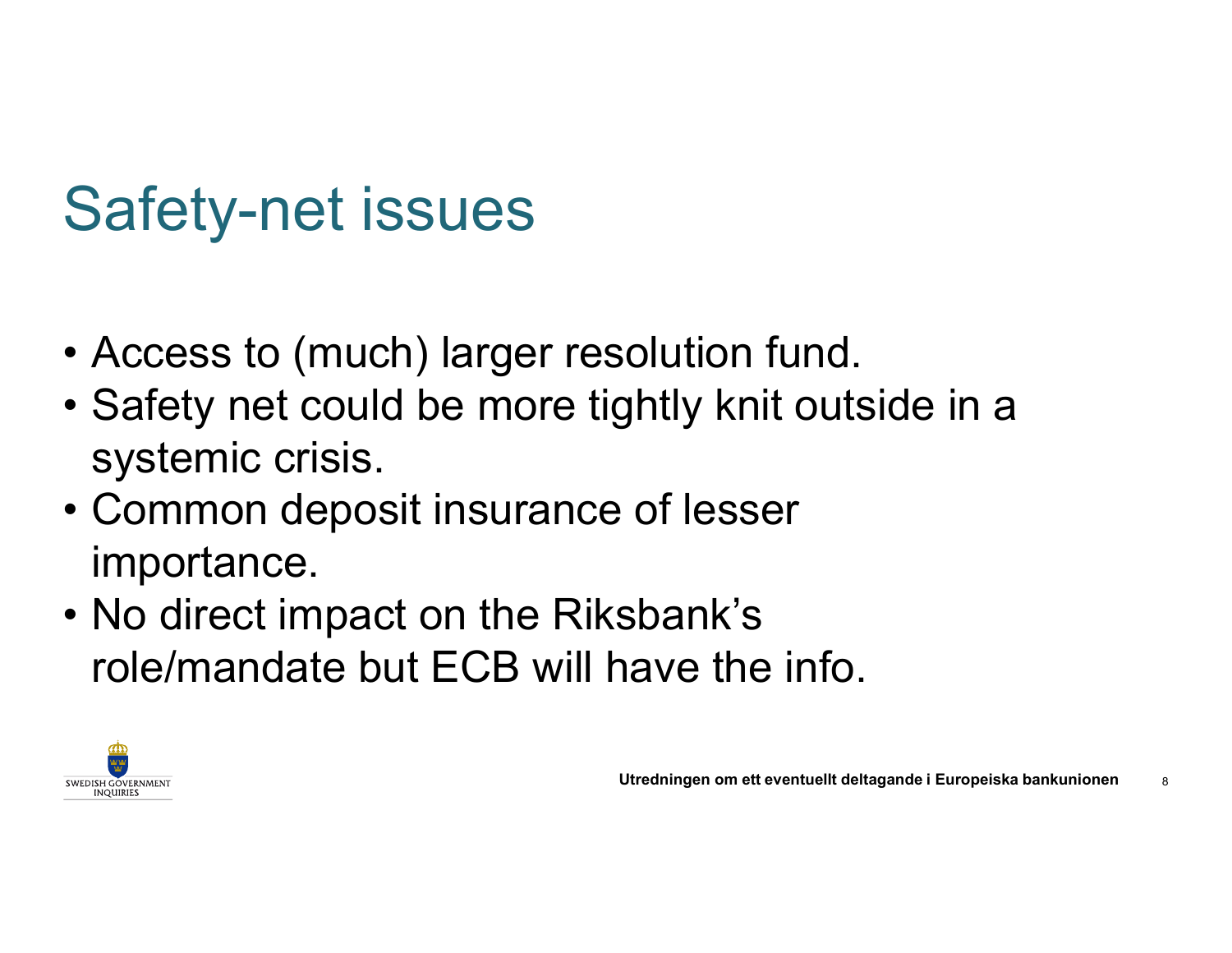# **Implications for financial stability?**

#### Limited consequences in Uncertainty higher in a normal circumstances



# cial stability?<br>Uncertainty higher in a<br>systemic crisis situation





Utredningen om ett eventuellt deltagande i Europeiska bankunionen 9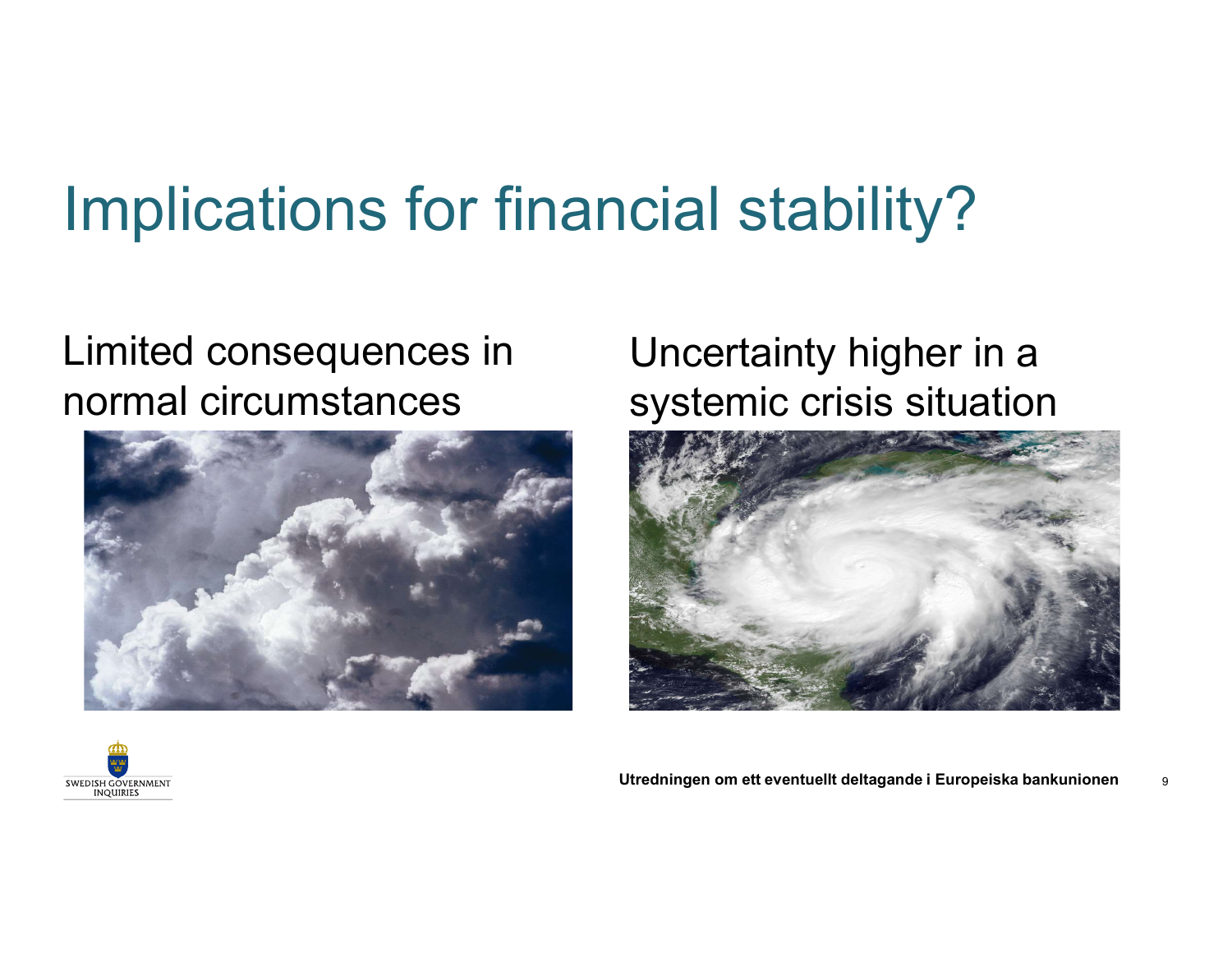### Swedish banks

- Swedish banks<br>• Limited (net) effects on larger banks' costs in the<br>longer run. Higher costs for smaller banks.<br>• Better competitive conditions in the longer run longer run. Higher costs for smaller banks. Swedish banks<br>• Limited (net) effects on larger banks' costs in the<br>longer run. Higher costs for smaller banks.<br>• Better competitive conditions in the longer run<br>('level playing field').<br>• Limited effects on credit supply. • Limited (net) effects on larger banks' costs in the longer run. Higher costs for smaller banks.<br>• Better competitive conditions in the longer run ('level playing field').<br>• Limited effects on credit supply.<br>• Positive bu
- ('level playing field'). Swedish banks<br>• Limited (net) effects on larger banks' conding the Unity of the Setter competitive conditions in the lon<br>• Better competitive conditions in the lon<br>• Limited effects on credit supply.<br>• Positive but limited
- 
- as a financial centre.

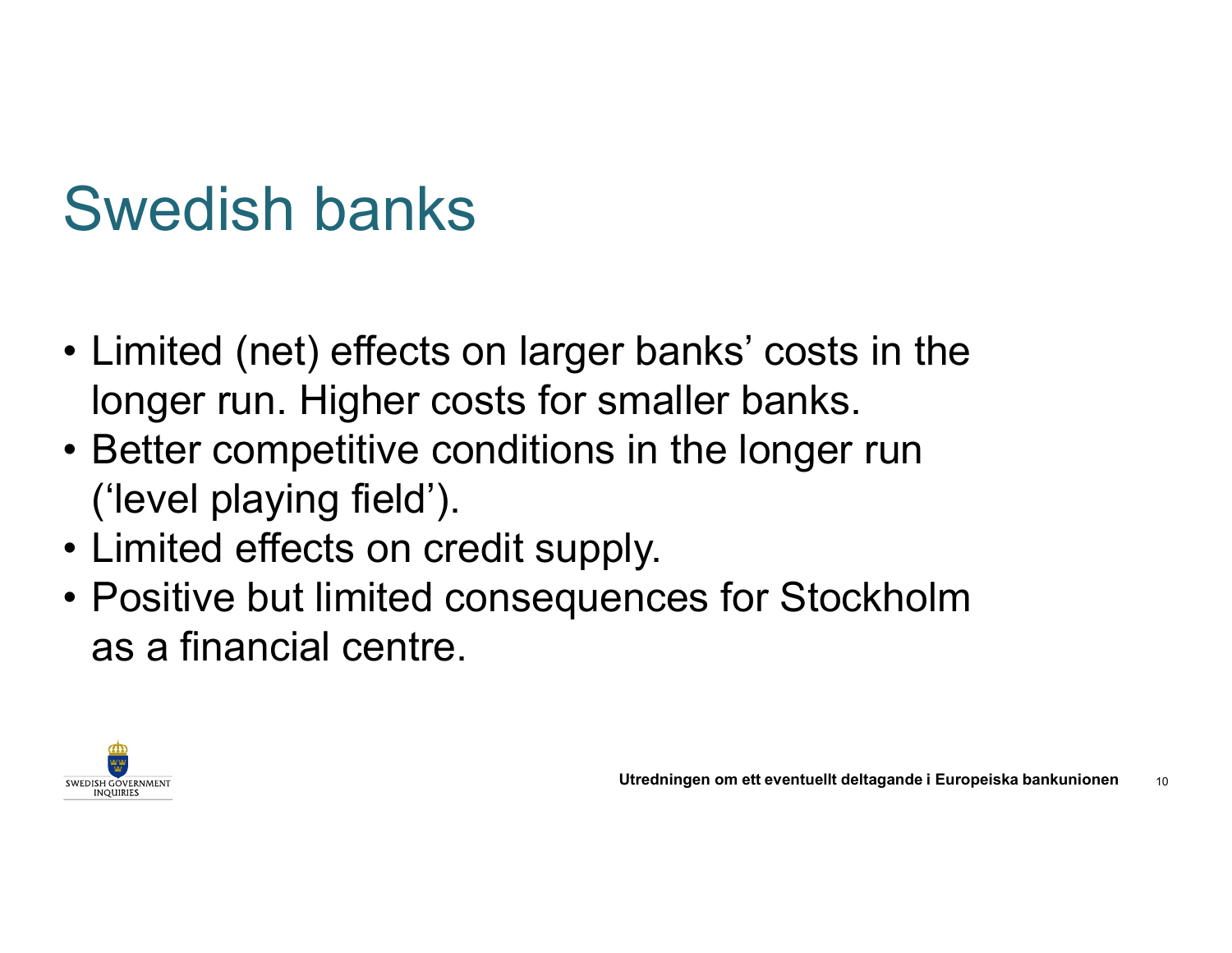### Sweden's influence in EU policy-making

- 
- Sweden's influence in EU policy-makin<br>• Risk of marginalisation, notably post-Brexit.<br>• Participation would not increase influence Sweden's influence in EU policy-maki<br>• Risk of marginalisation, notably post-Brexit.<br>• Participation would not increase influence<br>• significantly but a 'token of commitment'. significantly but a 'token of commitment'.
- Sweden's influence in EU policy-mak<br>• Risk of marginalisation, notably post-Brexit.<br>• Participation would not increase influence<br>• significantly but a 'token of commitment'.<br>• Likely that arrangements can be made to<br>increa increase presence when EBU is discussed (e.g. eurogroup).

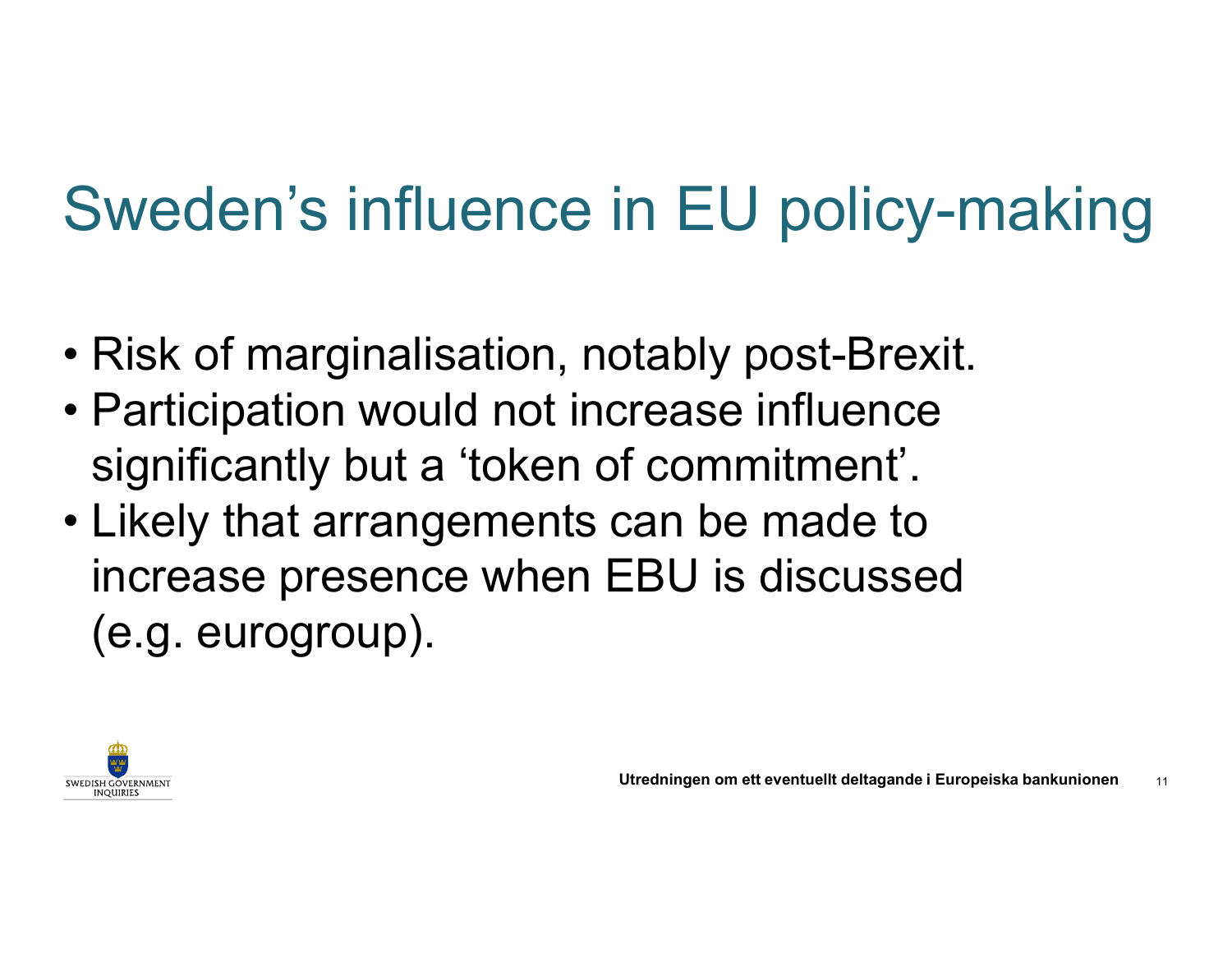### Key considerations

- Key considerations<br>• Balancing of several (often uncertain) economic and<br>• Economic and financial links with the euro area. political consequences. • Key considerations<br>• Balancing of several (often uncertain) economic and<br>political consequences.<br>• Economic and financial links with the euro area.<br>• Internal market aspects.<br>• Financial stability and influence in a syst Key considerations<br>• Balancing of several (often uncer<br>political consequences.<br>• Economic and financial links with<br>• Internal market aspects.<br>• Financial stability and influence ir<br>• Sweden's influence and the risk o • Balancing of several (often uncertain) economic and<br>
• Balancing of several (often uncertain) economic and<br>
• Economic and financial links with the euro area.<br>
• Internal market aspects.<br>
• Financial stability and influe • Balancing of several (often uncertain) economic and political consequences.<br>• Economic and financial links with the euro area.<br>• Internal market aspects.<br>• Financial stability and influence in a systemic crisis.<br>• Sweden • Balancing of several (often uncertain) economic and<br>
• Balancing of several (often uncertain) economic and<br>
• Economic and financial links with the euro area.<br>
• Internal market aspects.<br>
• Financial stability and influe • Balancing of several (often unce<br>political consequences.<br>• Economic and financial links wit<br>• Internal market aspects.<br>• Financial stability and influence<br>• Sweden's influence and the risk<br>• How to tackle new vulnerabili • Balancing of several (often uncertain) economic an political consequences.<br>• Economic and financial links with the euro area.<br>• Internal market aspects.<br>• Financial stability and influence in a systemic crisis<br>• Sweden's
- 
- 
- 
- 
- 
- 
- 

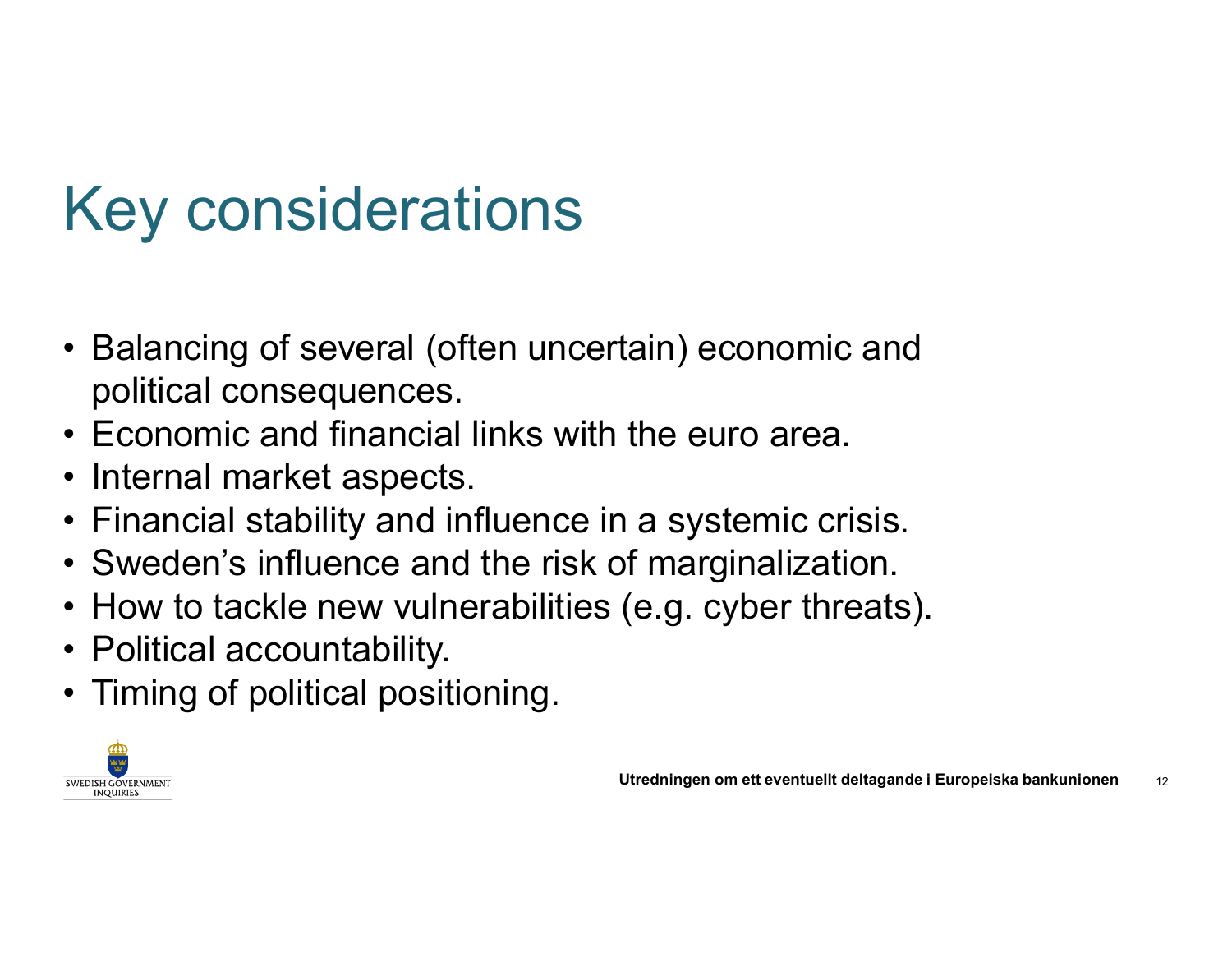### Timing of final decision?